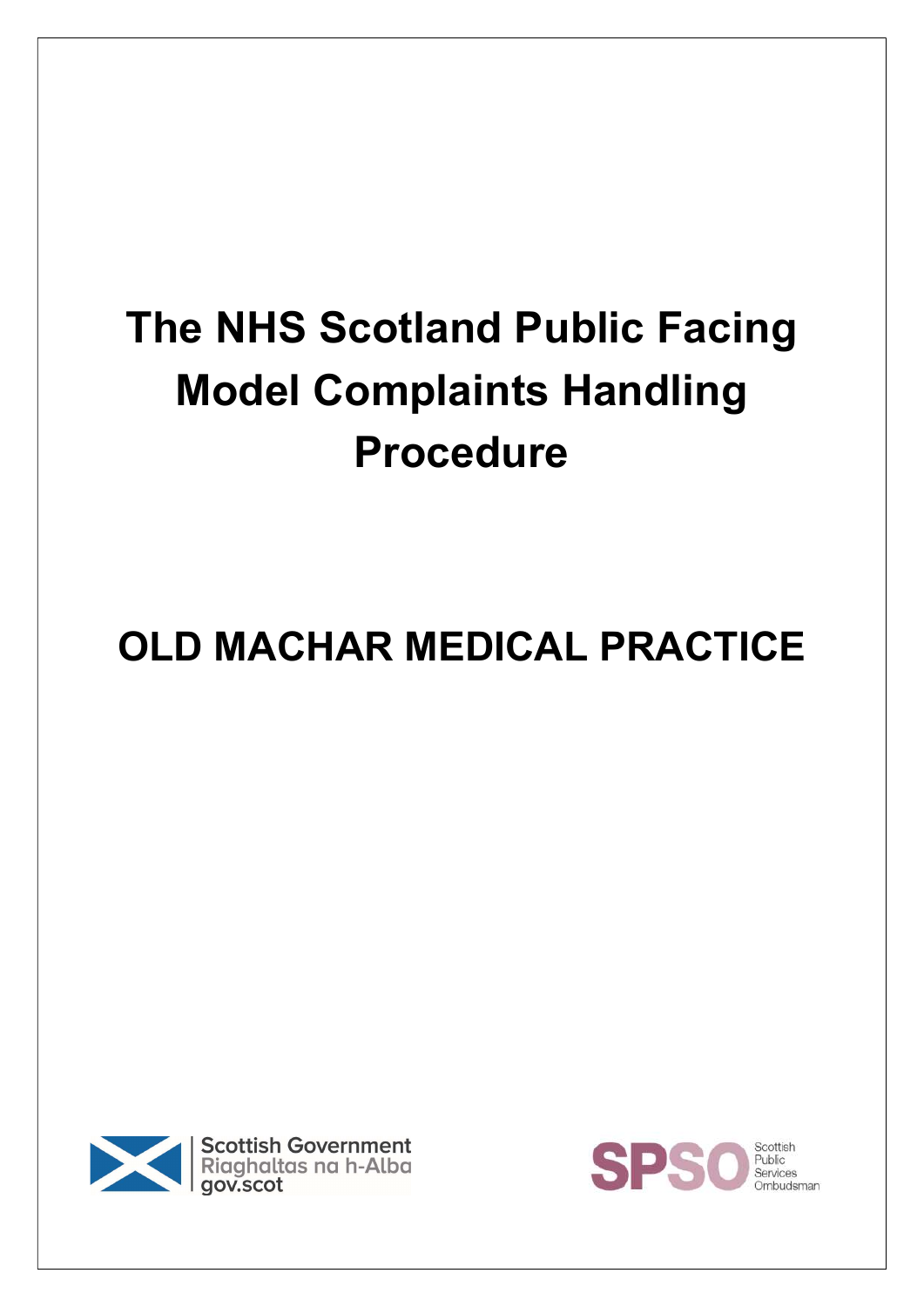#### Complaints procedure

You can make your complaint in person, by phone, by e-mail or in writing.

We have **a two-stage complaints procedure**. We will always try to deal with your complaint quickly. But if it is clear that the matter will need a detailed investigation, we will tell you and keep you updated on our progress.

#### Stage one: early, local resolution

We will always try to resolve your complaint quickly, within five working days if we can.

If you are dissatisfied with our response, you can ask us to consider your complaint at Stage two.

#### Stage two: investigation

We will look at your complaint at this stage if you are dissatisfied with our response at Stage one. We also look at some complaints immediately at this stage, if it is clear that they are complex or need detailed investigation.

We will acknowledge your complaint within three working days. We will give you our decision as soon as possible. This will be after no more than 20 working days *unless* there is clearly a good reason for needing more time.

#### The Scottish Public Services Ombudsman

If, after receiving our final decision on your complaint, you remain dissatisfied with our decision or the way we have handled your complaint, you can ask the SPSO to consider it.

We will tell you how to do this when we send you our final decision.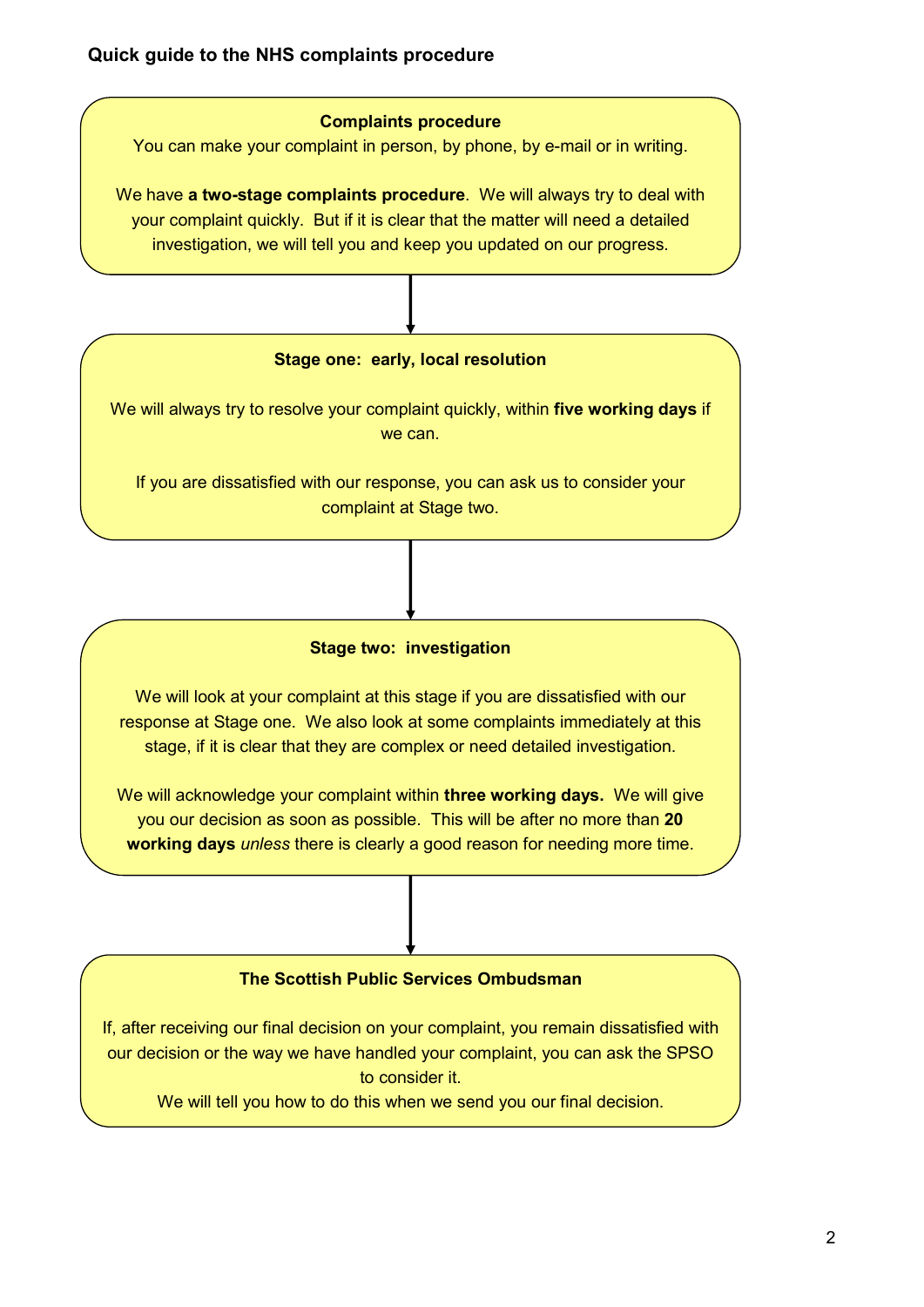#### Old Machar Medical Practice complaints procedure

Old Machar Medical Practice is committed to providing high quality care and treatment to people in our communities through the delivery of safe, effective and person-centred care. We understand, however, that sometimes things go wrong. If you are dissatisfied with something we have done, or have not done, please tell us and we will do our best to put things right. If we cannot resolve matters in the way you want, we will explain why it's not possible to do as you suggest.

This leaflet tells you about our complaints procedure and how to make a complaint. It includes information about what you can expect from us when we are dealing with your complaint.

### What is a complaint?

We regard a complaint as:

# Any expression of dissatisfaction about our action or lack of action, or about the standard of service provided by us or on our behalf.

If you need to complain about something, we encourage you to do so. We also understand that your complaint may involve more than one NHS body or service, or relate to both health and social care services, or it may be about someone working on our behalf. Our complaints procedure covers all of these possibilities.

#### Who can complain?

Anyone can make a complaint to us. You can complain directly to us, or if you would rather have someone make the complaint on your behalf, we can deal with your representative. This could be a relative, a carer, a friend or any other person that you choose. We can also give you information about advocacy services, and about the Patient Advice and Support Service, which can help you to make your complaint. If you agree to someone making the complaint on your behalf, it is important for you to know that we will need to ask for your permission for us to deal with that person.

### What can I complain about?

You can complain about things like:

- Your care and/or treatment;
- delays;
- a failure to provide a service;
- an inadequate standard of service;
- a lack of information and clarity about appointments:
- difficulty in making contact with us for appointments or queries;
- treatment by or attitude of a member of our staff;
- scheduled or unscheduled ambulance care;
- transport concerns, either to, from or within the healthcare environment;
- environmental or domestic issues;
- operational and procedural issues;
- our failure to follow the appropriate process; and
- your dissatisfaction with our policy.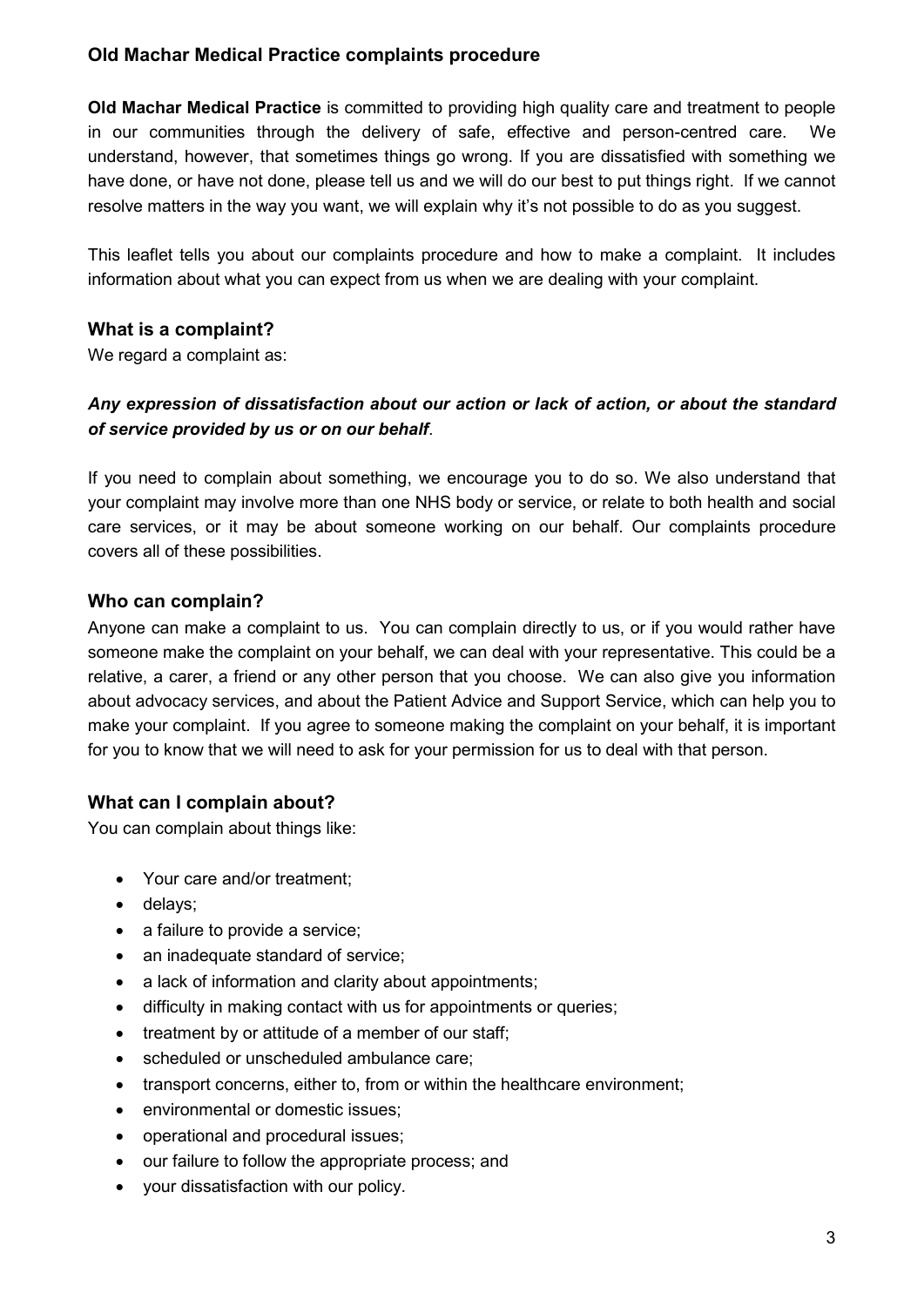We realise that it is not possible to list everything that you can complain about. If you want to complain about something that we have not listed above, we encourage you to do so.

# What can't I complain about?

There are some things we cannot deal with through our complaints handling procedure. These include:

- a routine first-time request for a service, for example a request for an appointment or a request for a specific course of treatment;
- a request for a second opinion in respect of care or treatment;
- matters relating to private healthcare or treatment;
- matters relating to services not provided by or funded by the NHS;
- a previously concluded complaint or a request to have a complaint reconsidered where we have already given our final decision;
- a complaint made by an employee of the NHS Board or health service provider or other person in relation to their employment contract;
- a complaint that is being or has been investigated by the Scottish Public Services Ombudsman (SPSO);
- a complaint arising from a suggested failure to comply with a request for information under the Freedom of Information Act; and
- a complaint about which you have commenced legal proceedings, or have clearly stated that you intend to do so, rather than pursue the matter using the NHS complaints procedure.

We also realise that it is not possible to list everything that you cannot complain about. If other procedures can help you resolve your concerns, we will give information and advice to help you.

### How do I complain?

You can complain in person at the place where you have received care, treatment or advice, or where the incident that you want to complain about happened. You can also complain by phone, in writing or by email (oldmachar.admin@nhs.net).

Wherever possible we encourage you to speak with a member of staff. It's easier for us to resolve complaints if you make them quickly and directly to the service concerned. So please talk to a member of our staff at the service you are complaining about. They will always try to resolve any problems on the spot if it is possible to do so.

When complaining, please tell us:

- your full name and address, and your email address if this is your preferred method of contact;
- the full name, address and date of birth of the person affected if you are complaining on behalf of somebody else;
- as much as you can about the complaint;
- what has gone wrong;
- when did this happen;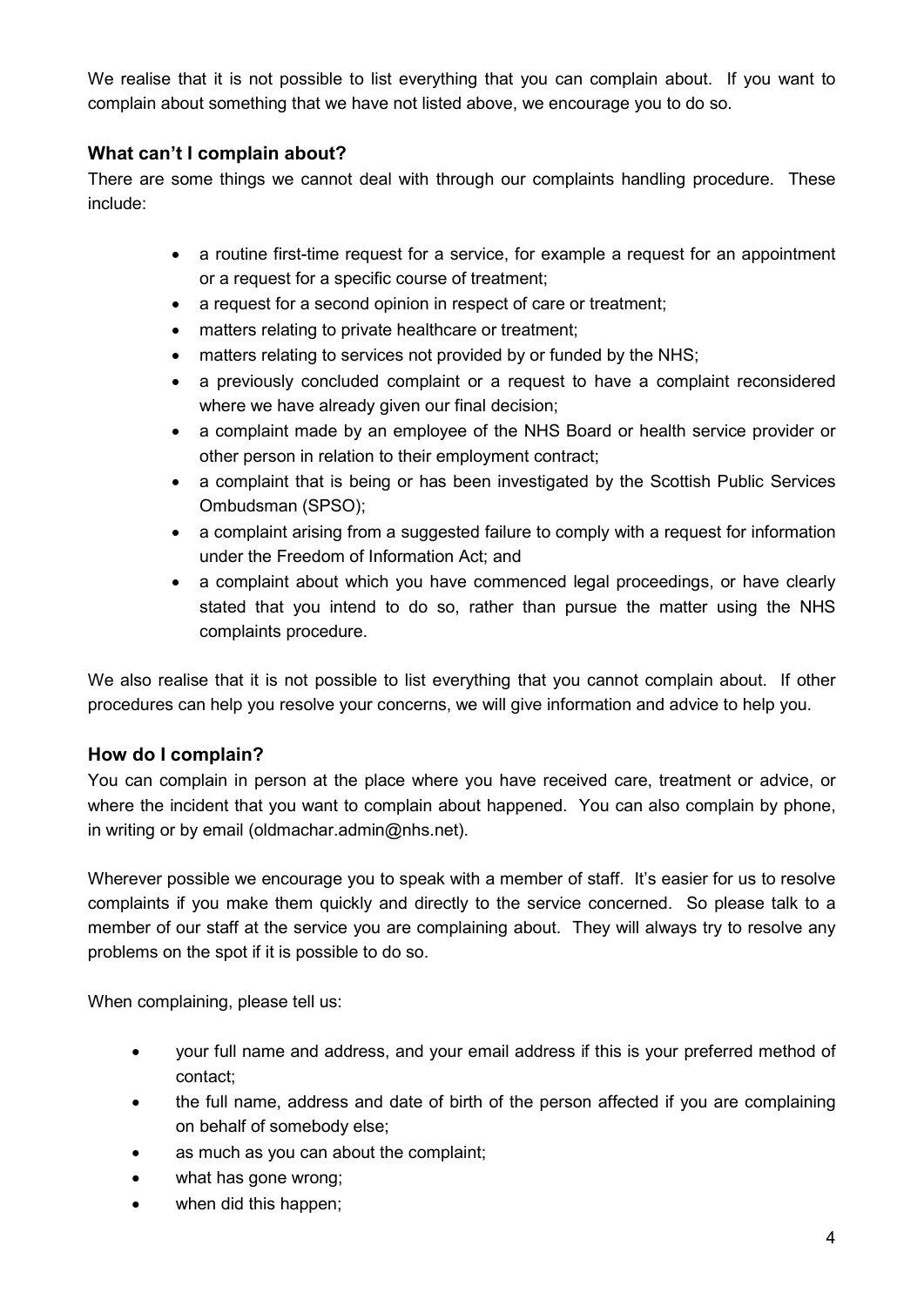- where did this happen; and
- how you want us to resolve the matter.

Giving us this information will help us to clearly identify the problem and what we need to do to resolve matters.

#### How long do I have to make a complaint?

Normally, you must make your complaint within six months of:

- the event you want to complain about; or
- finding out that you have a reason to complain, but no longer than 12 months after the event itself.

In exceptional circumstances, we may be able to accept a complaint after the time limit. If you feel that the time limit should not apply to your complaint, please tell us why. If we decide that, because of the time that has passed since the incident occurred, we cannot consider your complaint, you can ask the Scottish Public Services Ombudsman (SPSO) to review our decision.

#### What happens when I have complained?

We will always tell you who is dealing with your complaint. Our complaints procedure has two stages:

# Stage one – early, local resolution

We aim to resolve complaints quickly and close to where we provided the service. Where appropriate, this could mean an on-the-spot apology and explanation if something has clearly gone wrong, and immediate action to resolve the problem.

Sometimes we will have to make some enquiries before we can respond to your complaint. We will give you our decision at Stage one in five working days or less, unless there are exceptional circumstances.

If we cannot resolve your complaint at this stage, we will explain why and tell you what you can do next. We might suggest that you take your complaint to Stage two. You may choose to do this immediately or sometime after you get our initial decision.

# Stage two – investigation

Stage two deals with two types of complaint: those that have not been resolved at Stage one and those that are complex and require detailed investigation.

When using Stage two we will:

- acknowledge receipt of your complaint within three working days;
- where appropriate, discuss your complaint with you to understand why you remain dissatisfied and what outcome you are looking for; and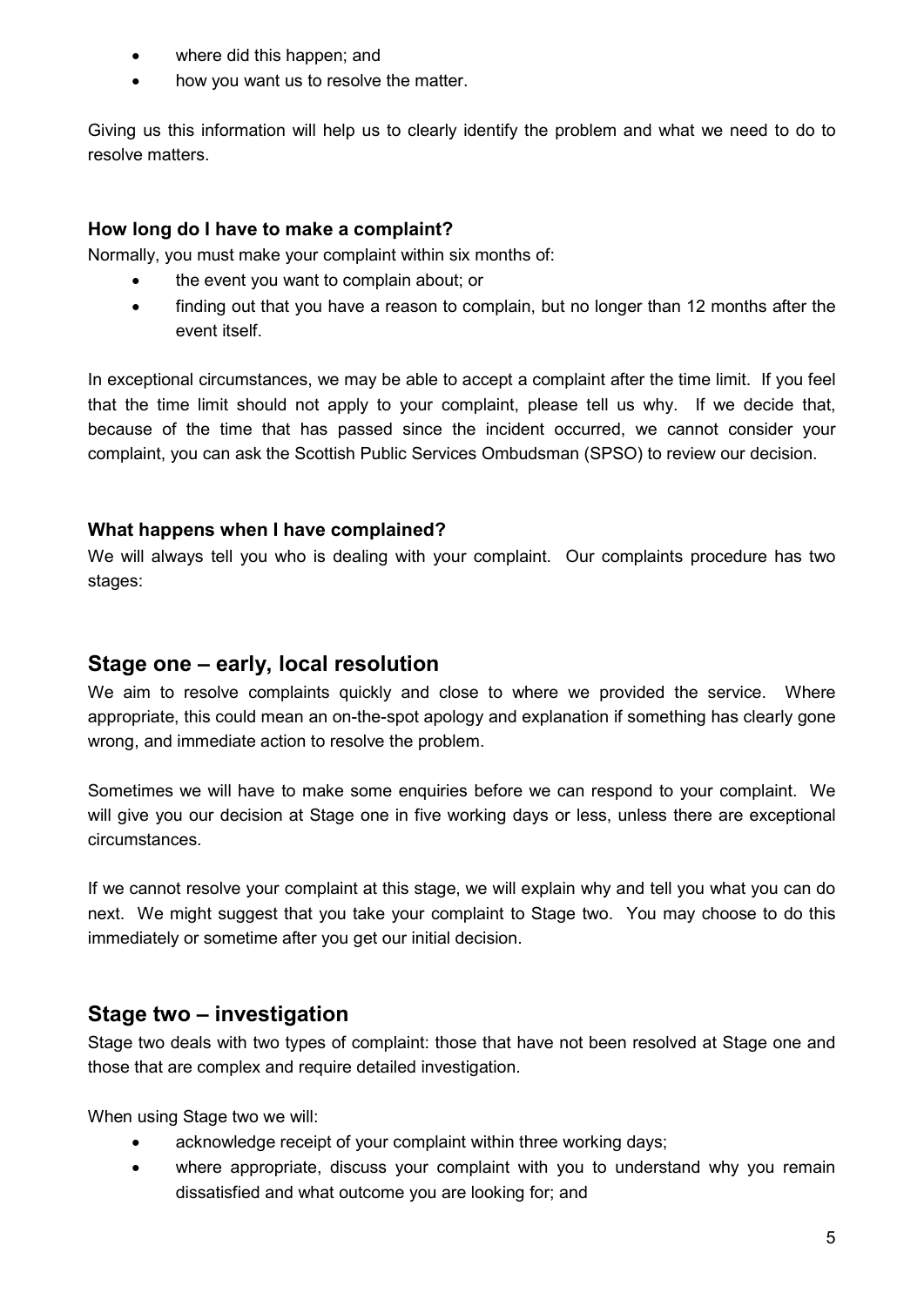give you a full response to the complaint as soon as possible and within 20 working days.

If our investigation will take longer than 20 working days, we will tell you. We will agree revised time limits with you and keep you updated on progress.

# What if I'm still dissatisfied?

If you are still dissatisfied with our decision or the way in which we have dealt with your complaint when we have sent you our full response, you can ask the SPSO to look at it.

The SPSO cannot normally look at:

- a complaint that has not completed our complaints procedure, so please make sure it has done so before contacting the SPSO;
- events that happened, or that you became aware of, more than a year ago; or
- a matter that has been or is being considered in court.

| You can contact the SPSO: |                                                                                                                                        |                                                                              |
|---------------------------|----------------------------------------------------------------------------------------------------------------------------------------|------------------------------------------------------------------------------|
|                           | In Person:<br><b>SPSO</b><br>4 Melville Street<br>Edinburgh<br>EH3 7NS                                                                 | By Post<br><b>SPSO</b><br>Freepost EH641<br>Edinburgh<br>EH <sub>3</sub> 0BR |
|                           | Freephone: 0800 377 7330<br>Online contact www.spso.org.uk/contact-us<br>Website: www.spso.org.uk<br>Mobile site: http://m.spso.org.uk |                                                                              |